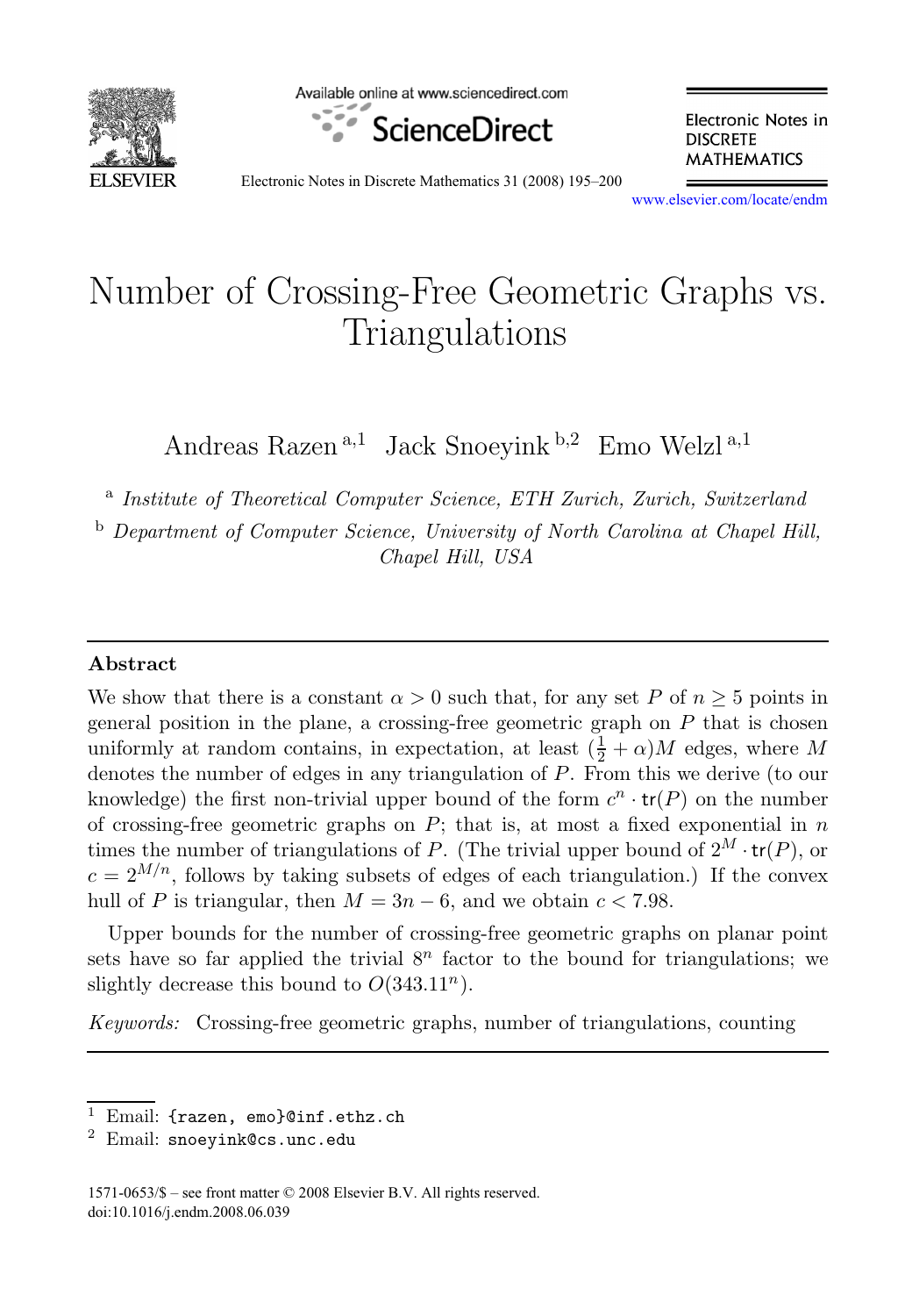### **1 Introduction**

Let  $P$  be a finite set of points in the plane. If no three points in  $P$  are collinear, then  $P$  is said to be in *general position*. A *geometric graph on*  $P$  is a graph with vertex set  $P$  whose edges are straight segments connecting corresponding endpoints. Such a straight-line embedded graph is *crossing-free* if no pair of its edges shares any point other than common endpoints. A maximal crossingfree graph on P is called a *triangulation*. We are interested in  $pg(P)$ , the number of all crossing-free graphs on  $P$ . This quantity never exceeds a fixed exponential in  $|P|$ , a result first established by Ajtai et al. [\[3\]](#page-5-0) with  $10^{13}$  as base of the exponential. We will estimate  $pg(P)$  in terms of  $tr(P)$ , the number of triangulations of P.

Upper bounds for the total number of crossing-free geometric graphs on a point set  $P$  also apply to specific classes of plane graphs: to triangulations, polygonizations, perfect matchings, and spanning trees, to name just a few. Yet better upper bounds for these classes are known. For a recent and detailed list of such results we refer to Aichholzer et al. [\[2\]](#page-5-0).

In the following we assume that the point set  $P$  is fixed and we write  $n := n(P) = |P|$  for its cardinality, and  $k := k(P)$  for the number of points of P on the boundary of its convex hull; we assume  $k > 3$ . By Euler's polyhedral formula any triangulation of P contains exactly  $M := 3n - k - 3$  edges. Since every crossing-free geometric graph is contained in some triangulation, and every triangulation has  $2^M$  subgraphs, we have  $pg(P) \leq 2^M \cdot tr(P) \leq 8^n \cdot tr(P)$ .

The upper bound is tight in the following example: Consider a point set with triangular convex hull such that all interior points lie on a common line containing one of the three extreme points. Then there is a unique triangulation which has exactly  $2^{3n-6} \approx 8^n$  crossing-free geometric subgraphs; these subgraphs constitute the set of all crossing-free graphs.



It is therefore surprising that even a small perturbation of the points to general position causes the ratio between the number of crossing-free graphs and that of triangulations to drop exponentially: We show that for any set P of points in general position,  $pg(P) \leq 2^{\gamma M} \cdot \text{tr}(P)$  holds with  $\gamma < 1$ . In order to obtain this bound we will show in Section 2 that the expected number of edges in a crossing-free geometric graph on  $P$  chosen uniformly at random can be significantly bounded away from  $\frac{M}{2}$ . In Section 3 we prove via a mean vs. median argument that crossing-free geometric graphs with many edges account for a large fraction of all crossing-free graphs. This way we are able to improve on the pessimistic  $2^M$  factor for points in general position.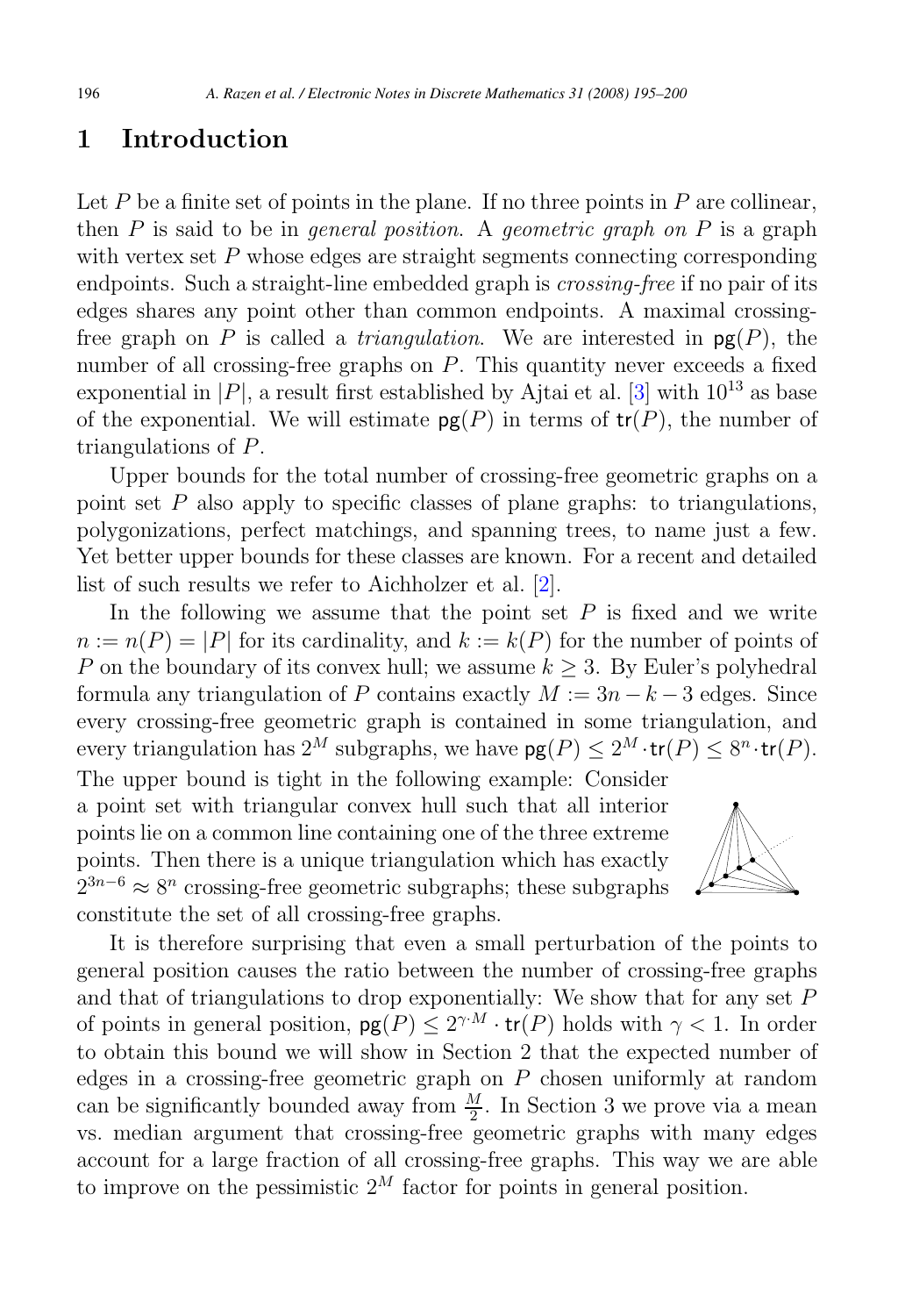### <span id="page-2-0"></span>**2 Lower bound for the expected number of edges**

For a geometric graph G on the point set P let  $e(G) = |E(G)|$ . We define a directed graph  $\mathcal{D} = \mathcal{D}(P)$  on the set of all crossing-free geometric graphs on P with a directed arc from G to H iff  $E(G) \subseteq E(H)$  and  $e(G) = e(H) - 1$ . Note that the empty graph has  $\binom{n}{2}$  $\binom{n}{2}$  outgoing but 0 incoming arcs, while any triangulation of P has 0 outgoing but M incoming arcs. By  $\mathbb{E}[e(G)]$  we denote the expected number of edges in a crossing-free geometric graph chosen uniformly at random.

# $\textbf{Proposition 2.1} \ \frac{M}{2} \leq \mathbb{E} \big[ e(G) \big] \leq M.$

**Proof.** Clearly,  $e(G) \leq M$  for any graph, implying the upper bound. Denote the in- and out-degree of G in  $\mathcal D$  by deg<sup>-</sup>(G) and deg<sup>+</sup>(G). Notice that  $\mathbb{E}[e(G)] = \mathbb{E}[\deg^+(G)] = \mathbb{E}[\deg^+(G)]$ , where the first identity holds since  $e(G) = \text{deg}^-(G)$  for any graph G, and the second equality is true since both sides represent the number of arcs divided by the number of vertices of D. Now, with  $deg(G) := deg^{-}(G) + deg^{+}(G)$  and by linearity of expectation

$$
2 \cdot \mathbb{E}\big[e(G)\big] = \mathbb{E}\big[\deg^-(G)\big] + \mathbb{E}\big[\deg^+(G)\big] = \mathbb{E}\big[\deg(G)\big] \ge M,\tag{1}
$$

which gives the first inequality of the proposition. Why does the inequality in (1) hold? Consider some triangulation T with M edges containing the graph G. Then an edge  $e \in E(T)$  either corresponds to an incoming arc of G if  $e \in E(G)$ , or to an outgoing arc of G if  $e \notin E(G)$ . Thus,  $\deg(G) \geq M$ .  $e \in E(G)$ , or to an outgoing arc of G if  $e \notin E(G)$ . Thus,  $deg(G) \geq M$ .

If P allows for more than one triangulation (which holds for all point sets in general position with  $n \geq 5$ ) then  $\binom{n}{2}$  $\binom{n}{2}$ , the degree of the empty graph in  $\mathcal{D}$ , is strictly larger than M, hence  $\mathbb{E}[\deg(G)] > M$ . We will actually show that there is a constant  $\alpha > 0$  such that  $\mathbb{E}\left[e(G)\right] \geq \left(\frac{1}{2} + \alpha\right)M$ , for *n* large enough.

Let G be a crossing-free graph on P and let  $e \notin E(G)$  be an edge corresponding to an outgoing arc of  $G$ , hence adding e to  $G$  again yields a crossingfree graph. If every triangulation containing  $G$  also contains  $e$ , then we call  $e$ forced for G. Otherwise, we call edge e optional for G. For instance, if  $n = 4$ and  $k = 3$  then every edge not in G is forced. If  $n = k = 4$  and G consists of the four edges of the convex hull then there is no forced edge, but two optional edges. Edges from the convex hull missing in G are always forced for G.

Arcs in  $\mathcal D$  are labeled forced or optional to match their corresponding edge. Hence, for a graph G we may define its *forced degree*,  $fdeg(G)$ , and its *optional* degree, odeg(G). We write fdeg<sup>+</sup>(G) and odeg<sup>+</sup>(G) for the corresponding forced and optional out-degree, respectively.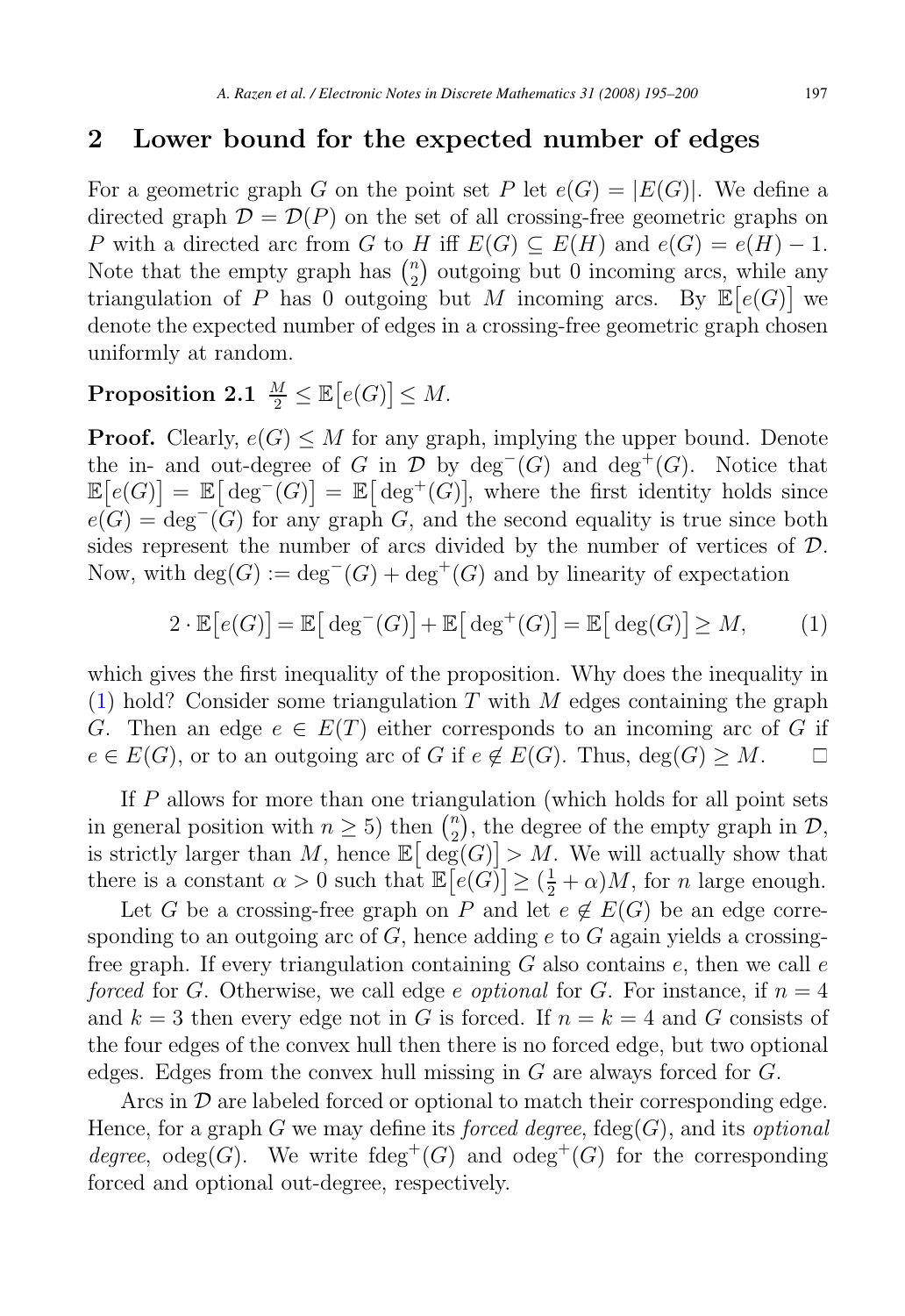<span id="page-3-0"></span>**Lemma 2.2** Adding to a crossing-free geometric graph G the set of all its forced edges results in a crossing-free geometric graph  $\overline{G}$  without forced edges.

The straightforward proof is omitted. Let  $\overline{G}$  be as in Lemma [2.2](#page-2-0) and let  $u(G) := M - e(\overline{G})$ , the number of edges we need to add to  $\overline{G}$  in order to obtain a triangulation. Then by definition  $M - u(G) = e(\overline{G}) = e(G) + \text{fdeg}^+(G) =$  $deg^{-}(G) + fdeg^{+}(G)$ . With Equation [\(1\)](#page-2-0) in mind we are interested in the expected value of  $excess(G) := deg(G) - M$  which we can rewrite as

excess
$$
(G) = \text{deg}^+(G) + \text{deg}^-(G) - M = \text{odeg}^+(G) - u(G),
$$
 (2)

using  $\text{deg}^+(G) = \text{fdeg}^+(G) + \text{odeg}^+(G)$ . We want to show that  $\text{odeg}^+(G)$  is large compared to  $u(G) = u(\overline{G})$ . Note that if e corresponds to an outgoing arc of  $\overline{G}$  in  $\mathcal D$  then any triangulation containing  $\overline{G}$  but not e must necessarily contain an edge f that crosses  $e$ , otherwise we could add  $e$  to the triangulation, contradicting its maximality. Thus, also f corresponds to an outgoing arc of G in  $\mathcal D$  and clearly both arcs, e and f, are optional for G. This suggests that one can find at least  $2u(G)$  optional outgoing arcs of G.

Establishing this takes some care, since two edges  $e_1, e_2$ , corresponding to outgoing arcs of  $\overline{G}$ , could be crossed by a single edge f in a triangulation containing  $\overline{G}$ , requiring us to find a fourth optional outgoing arc of G. We repeatedly apply a result by Aichholzer et al. [\[1\]](#page-5-0) stating that any two triangulations on the same point set have a perfect matching of their edges such that matched edges either cross or are identical.

### **Lemma 2.3** For any crossing-free graph G we have  $odeg^+(G) \ge 2u(G)$ .

**Proof.** We construct a matching C on the set of optional outgoing arcs of G in D such that  $|C| = u(G)$ . Let  $\overline{G}$  be the graph from Lemma [2.2,](#page-2-0)  $T_1$  a triangulation containing  $\overline{G}$  and define  $E_1 := E(T_1) \setminus E(\overline{G})$ . We now match edges in  $E_1$  (a set of  $u(G)$  optional edges) with other edges optional for G. Start with  $C := \emptyset$ , and for  $i \geq 1$  assume that  $E_i := E(T_1) \cap \ldots \cap E(T_i) \setminus E(G)$ is not empty, where  $T_j$ , for  $1 \leq j \leq i$ , are triangulations constructed so far. Let  $e \in E_i$ . Since e is not forced for  $\overline{G}$  there is an edge f crossing e which is not forced for  $\overline{G}$ . Let  $T_{i+1}$  be a triangulation containing  $\overline{G}$  and f. The afore-mentioned result of [\[1\]](#page-5-0) gives a perfect matching between  $E(T_1)$  and  $E(T_{i+1})$ . Consider the matching partners of  $E_i \setminus E(T_{i+1}) \subset E(T_1)$ . These are edges of  $E(T_{i+1}) \setminus \bigcup_{j=1}^{i} E(T_j)$ , since they cross edges of  $E_i \subset \bigcap_{j=1}^{i} E(T_j)$ . These (crossing) pairs correspond to optional outgoing arcs of  $G$ . By construction these matching pairs are disjoint from all pairs in  $C$ , hence we may safely add them to  $C$ . In particular, all edges in  $E_i$  that cross  $f$  will be added to  $C$  in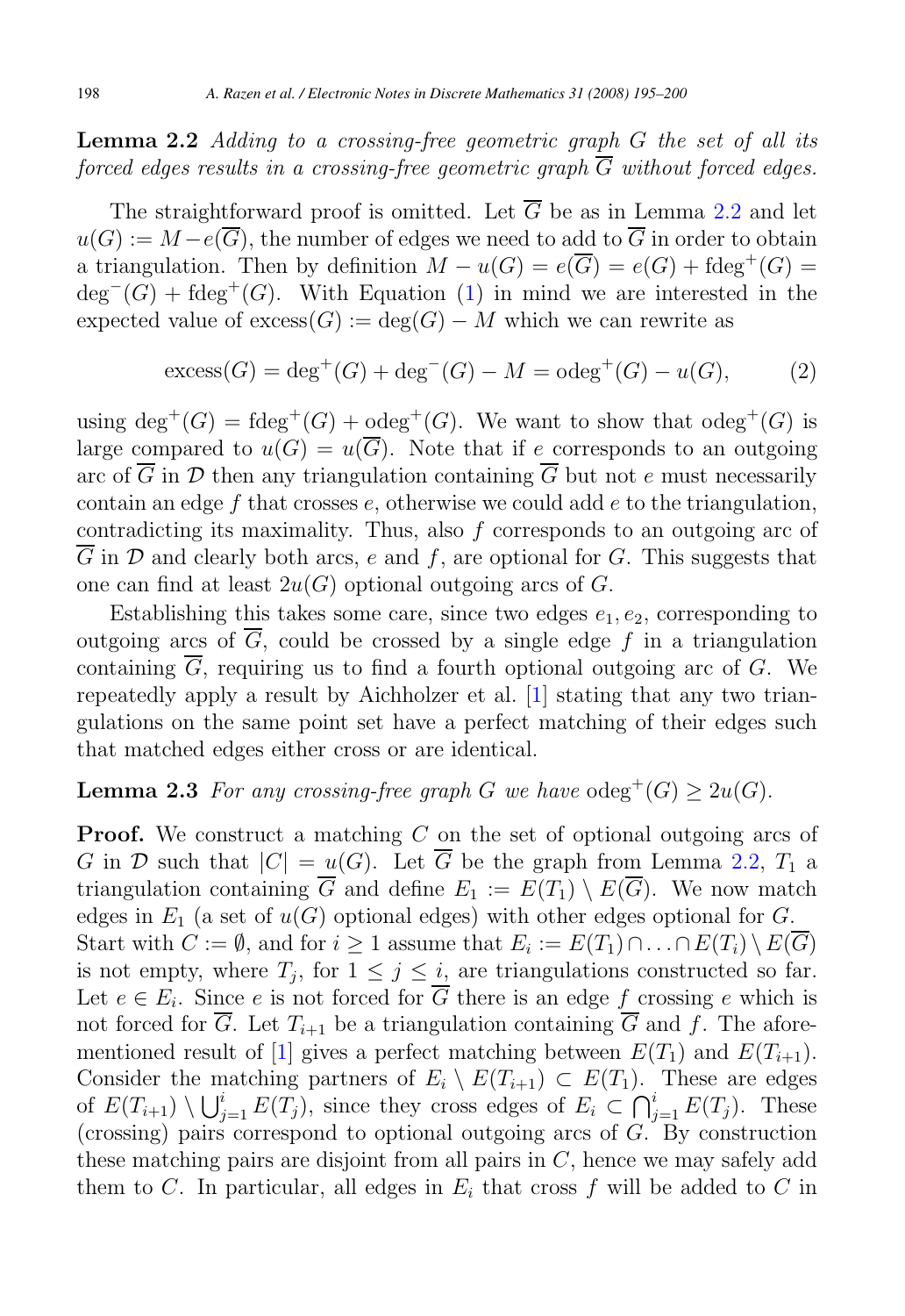<span id="page-4-0"></span>some matching pair. Now, we continue with  $E_{i+1}$  unless it is empty. Note that  $e \in E_i \setminus E(T_{i+1})$  which implies that  $|E_{i+1}| < |E_i|$ . Furthermore,  $|E_i| - |E_{i+1}|$ is exactly the number by which |C| increases in the *i*-th round. Thus, the process terminates eventually with a matching of size  $|E_1| = u(G)$ . process terminates eventually with a matching of size  $|E_1| = u(G)$ .

**Lemma 2.4** For a crossing-free graph G it holds that  $\text{odeg}(G) \geq \frac{n-4}{2} + u(G)$ .

**Proof.** Extend G to a triangulation T with  $E(G) \subseteq E(T)$  and let  $e \in E(T)$ be a flippable edge, i.e., an optional incoming arc of T in  $\mathcal{D}$ . If  $e \in E(G)$  then e adds to odeg(G) as (optional) incoming arc of G in  $\mathcal{D}$ . If  $e \notin E(G)$  then e adds to odeg(G) as (optional) outgoing arc of G. Hurtado et al. [\[5\]](#page-5-0) proved that any triangulation on *n* points in general position contains at least  $\frac{n-4}{2}$ flippable edges. Moreover, we know by Lemma [2.3](#page-3-0) that G has at least  $2u(G)$ optional outgoing edges. Since at most  $u(G)$  of them are contained in T the remaining edges clearly add to odeg $(G)$ .  $\Box$ 

With a similar argument as in the proof of Proposition [2.1](#page-2-0) we find that  $\mathbb{E}\left[\text{excess}(G)\right] \geq \frac{1}{2}\mathbb{E}\left[\text{odeg}^+(G)\right] = \frac{1}{4}\mathbb{E}\left[\text{odeg}(G)\right] \geq \frac{n-4}{8}, \text{using (2) together with}$  $\mathbb{E}\left[\text{excess}(G)\right] \geq \frac{1}{2}\mathbb{E}\left[\text{odeg}^+(G)\right] = \frac{1}{4}\mathbb{E}\left[\text{odeg}(G)\right] \geq \frac{n-4}{8}, \text{using (2) together with}$  $\mathbb{E}\left[\text{excess}(G)\right] \geq \frac{1}{2}\mathbb{E}\left[\text{odeg}^+(G)\right] = \frac{1}{4}\mathbb{E}\left[\text{odeg}(G)\right] \geq \frac{n-4}{8}, \text{using (2) together with}$ Lemma [2.3](#page-3-0) and Lemma 2.4. Unfortunately, we were not able to give a lower bound for  $\mathbb{E}[u(G)]$  other than the trivial one,  $\mathbb{E}[u(G)] \geq 0$ . Note that  $\mathbb{E}\big[e(G)\big]=\frac{1}{2}\cdot\big(M+\mathbb{E}\big[\text{excess}(G)\big]\big)$  due to Equation [\(1\)](#page-2-0).

**Theorem 2.5** For a set P of  $n \geq 3$  points in general position in the plane with k points on the boundary of the convex hull,  $M := 3n - k - 3$ , it holds

$$
\mathbb{E}\left[e(G)\right] \ge \frac{M}{2} + \frac{n-4}{16} = (25n - 8k - 28)/16. \tag{3}
$$

# **3 Upper bound for the number of crossing-free graphs**

It remains to show how the lower bound from Equation (3) yields an upper bound on the total number of crossing-free graphs a set of  $n$  points can have. Let  $\mathcal{H}(x) := -x \log_2 x - (1-x) \log_2(1-x)$  denote the binary entropy function.

**Theorem 3.1** Let P be a set of  $n \geq 3$  points in general position in the plane with k points on the boundary of the convex hull. Define  $M := 3n - k - 3$  and  $\mu := \mathbb{E}\big[e(G)\big].$  Then  $\mathsf{pg}(P) \leq M \cdot 2^{\mathcal{H}(\frac{\mu}{M})M} \cdot \mathsf{tr}(P).$ 

**Proof.** Markov's inequality for the random variable  $M - e(G) \geq 0$  gives

$$
\mathbb{P}[e(G) \ge \mu] = 1 - \mathbb{P}[M - e(G) \ge M - (\mu - 1)] \ge 1 - \frac{\mathbb{E}[M - e(G)]}{M - (\mu - 1)} \ge \frac{1}{M}.
$$

Hence, crossing-free graphs with at least  $\mu$  edges form a large fraction of all crossing-free graphs. On the other hand, since  $\mu \geq \frac{M}{2}$  by Proposition [2.1,](#page-2-0) we